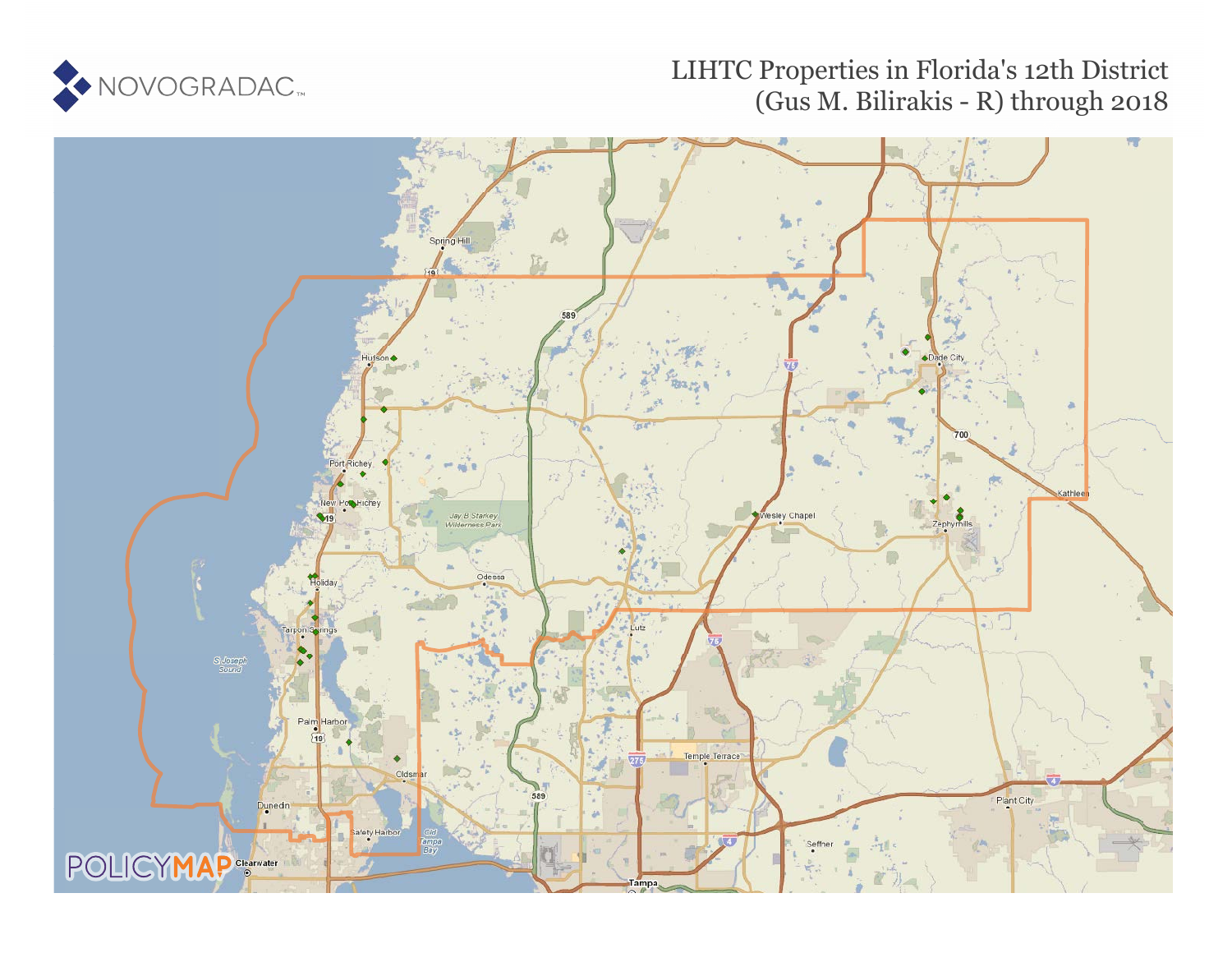## LIHTC Properties in Florida's 12th District Through 2018

| <b>Project Name</b>                                             | <b>Address</b>                         | <b>City</b>                          | <b>State</b> | <b>Zip Code</b> | Nonprofit<br><b>Sponsor</b> | <b>Allocation</b><br>Year | Annual<br><b>Allocated</b><br>Amount | in Service           | <b>Year Placed Construction</b><br><b>Type</b> | <b>Total</b><br><b>Units</b> | Low<br><b>Income</b><br><b>Units</b> | <b>Rent or</b><br>Income<br><b>Ceiling</b> | <b>Credit</b><br><b>Percentag Exempt</b><br>$\bullet$ | Tax-<br><b>Bond</b> | <b>HUD Multi-</b><br><b>Family</b><br><b>Financing/Rent</b><br>al Assistance |
|-----------------------------------------------------------------|----------------------------------------|--------------------------------------|--------------|-----------------|-----------------------------|---------------------------|--------------------------------------|----------------------|------------------------------------------------|------------------------------|--------------------------------------|--------------------------------------------|-------------------------------------------------------|---------------------|------------------------------------------------------------------------------|
| <b>LANDINGS AT BOOT</b><br><b>RANCH WEST</b>                    | 205<br><b>KATHERINE</b><br><b>BLVD</b> | <b>PALM HARBOR</b>                   | FL           | 34684           | No                          | 1998                      | \$0                                  | 1998                 | <b>New Construction</b>                        | 232                          | 58                                   |                                            | 30%<br>present<br>value                               | Yes                 |                                                                              |
| <b>LANDINGS AT SEA</b><br><b>FOREST</b>                         | 4522 SEAGULL NEW PORT<br><b>DRIVE</b>  | <b>RICHEY</b>                        | ${\rm FL}$   | 34652           | No                          | 2000                      | \$279,606                            | 1998                 | Not Indicated                                  | 200                          | 120                                  | 60% AMGI                                   | 30%<br>present<br>value                               | Yes                 |                                                                              |
| <b>BANYAN SENIOR</b>                                            | 11390 US HWY PORT RICHEY<br>19         |                                      | FL           | 34668           | No                          | 2010                      | \$1,436,183                          | 2009                 | <b>New Construction</b>                        | 96                           | 96                                   | 60% AMGI                                   | 70%<br>present<br>value                               | No                  |                                                                              |
| <b>HUDSON RIDGE</b>                                             | 12200<br><b>HUDSON</b><br>RIDGE DR     | PORT RICHEY                          | FL.          | 34668           | No                          | 2010                      | \$761,458                            | 2010                 | <b>New Construction</b>                        | 168                          | 168                                  | 60% AMGI                                   | 30%<br>present<br>value                               | Yes                 |                                                                              |
| <b>ARBOURS AT FORT</b><br><b>KING</b>                           | $12838$ STATELY $\,$ DADE CITY OAK ST  |                                      | FL           | 33525           | No                          | 2012                      | \$1,510,000                          | 2011                 | <b>New Construction</b>                        | 94                           | 94                                   | 60% AMGI                                   | 70%<br>present<br>value                               | No                  |                                                                              |
| <b>CYPRESS GROVE</b><br>(LAND O LAKES)                          | LN                                     | $4146$ MY LADY $\hfill$ LAND O LAKES | <b>FL</b>    | 34638           | No                          | 1988                      | \$0                                  | Insufficient<br>Data | New Construction                               | 47                           | 47                                   |                                            | Not<br>Indicated                                      |                     |                                                                              |
| GRAND RESERVE AT 38422 VALLEY ZEPHYRHILLS<br><b>ZEPHYRHILLS</b> | <b>OAKS CIR</b>                        |                                      | FL           | 33540           | No                          | 2012                      | \$1,510,000                          | 2011                 | <b>New Construction</b>                        | 160                          | 160                                  | 60% AMGI                                   | 70%<br>present<br>value                               | No                  |                                                                              |
| <b>JOURNET PLACE</b>                                            | 8356 JOURNET PORT RICHEY BLVD          |                                      | FL           | 34668           | No                          | 2012                      | \$686,414                            | 2011                 | <b>New Construction</b>                        | 108                          | 108                                  | 60% AMGI                                   | 30%<br>present<br>value                               | Yes                 |                                                                              |
| OAK RIDGE ESTATES                                               |                                        | 402 E MORGAN TARPON SPRINGS FL<br>ST |              | 34689           | Yes                         | 2012                      | \$961,000                            | 2011                 | <b>New Construction</b>                        | 62                           | 62                                   | 60% AMGI                                   | 70%<br>present<br>value                               | No                  |                                                                              |
| FORT KING COLONY                                                | 6900 AQUA<br><b>VISTA DR</b>           | <b>ZEPHYRHILLS</b>                   | FL.          | 33542           |                             | 2013                      | \$0                                  | 2011                 | Not Indicated                                  | 120                          | 120                                  |                                            | 30%<br>present<br>value                               | Yes                 |                                                                              |
| MAGNOLIA PLACE                                                  | 6715<br><b>CONGRESS ST RICHEY</b>      | <b>NEW PORT</b>                      | ${\rm FL}$   | 34653           |                             | 2014                      | \$0                                  | 2013                 | Not Indicated                                  | 80                           | 80                                   |                                            | 70%<br>present<br>value                               | No                  |                                                                              |
| <b>SANTOS ISLE</b>                                              |                                        | 170 E MLK DR TARPON SPRINGS FL       |              | 34689           |                             | 2014                      | S <sub>0</sub>                       | 2013                 | Not Indicated                                  | 50                           | 50                                   |                                            | 70%<br>present<br>value                               | No                  |                                                                              |
| <b>RICHEY WOODS</b>                                             | 6400 SENTRY NEW PORT<br><b>WAY</b>     | <b>RICHEY</b>                        | ${\rm FL}$   | 34653           |                             | Insufficient<br>Data      | \$0                                  | 2014                 | Not Indicated                                  | 95                           | 83                                   |                                            | 70%<br>present<br>value                               | No                  |                                                                              |

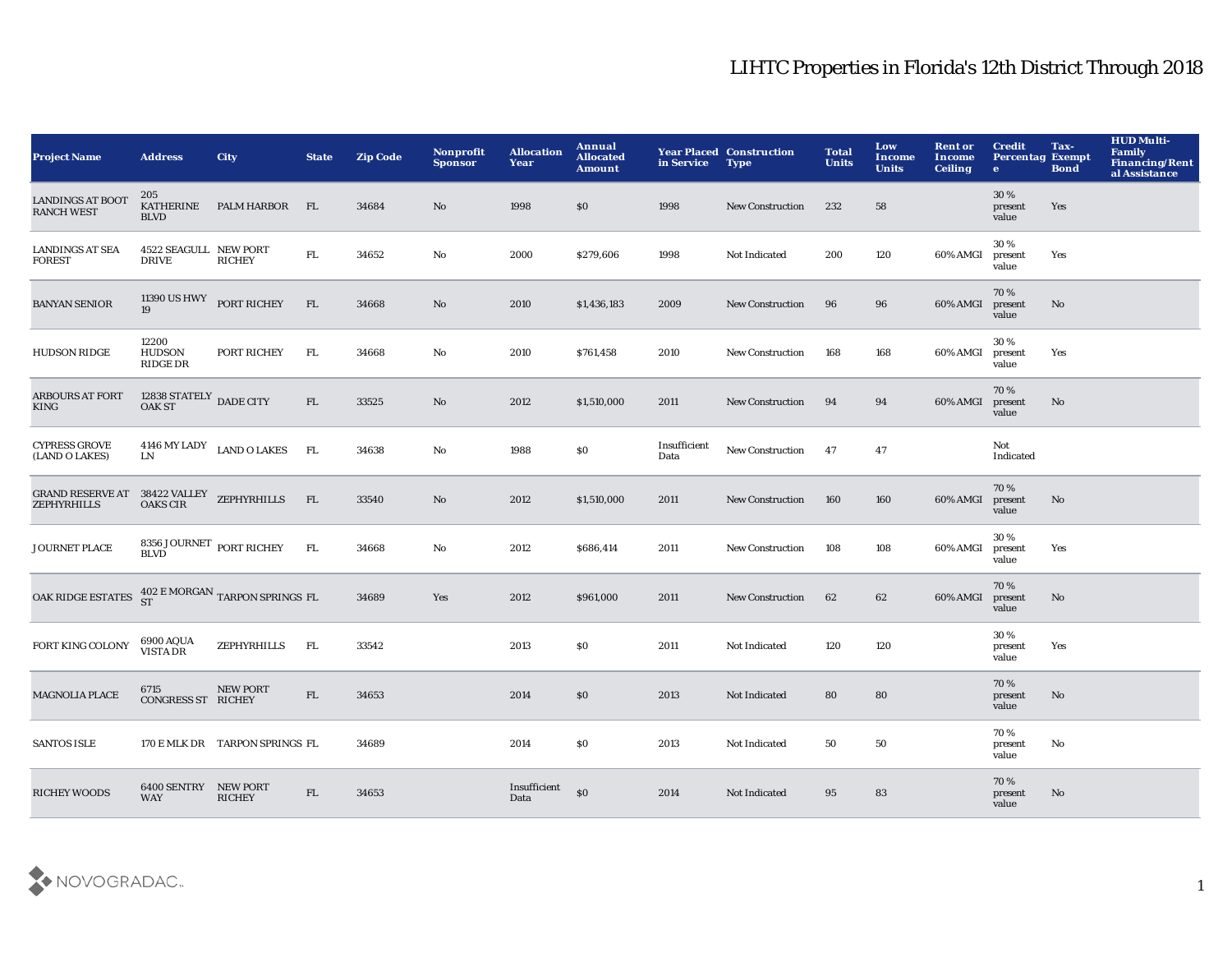## LIHTC Properties in Florida's 12th District Through 2018

| <b>Project Name</b>                           | <b>Address</b>                                         | <b>City</b>                         | <b>State</b> | <b>Zip Code</b> | <b>Nonprofit</b><br><b>Sponsor</b> | <b>Allocation</b><br>Year | Annual<br><b>Allocated</b><br><b>Amount</b> | in Service           | <b>Year Placed Construction</b><br><b>Type</b> | <b>Total</b><br><b>Units</b> | Low<br>Income<br><b>Units</b> | <b>Rent or</b><br>Income<br>Ceiling | <b>Credit</b><br><b>Percentag Exempt</b><br>$\bullet$ | Tax-<br><b>Bond</b> | <b>HUD Multi-</b><br><b>Family</b><br><b>Financing/Rent</b><br>al Assistance |
|-----------------------------------------------|--------------------------------------------------------|-------------------------------------|--------------|-----------------|------------------------------------|---------------------------|---------------------------------------------|----------------------|------------------------------------------------|------------------------------|-------------------------------|-------------------------------------|-------------------------------------------------------|---------------------|------------------------------------------------------------------------------|
| <b>OAKCREST I</b>                             | 14940<br>WILLOWBROO DADE CITY<br>K DR                  |                                     | FL.          | 33523           | No                                 | 1989                      | $\$0$                                       | Insufficient<br>Data | <b>New Construction</b>                        | 35                           | 35                            |                                     | Not<br>Indicated                                      |                     |                                                                              |
| <b>VILLAGE CHASE OF</b><br><b>ZEPHYRHILLS</b> |                                                        | $39216$ VILLAGE $$\sf ZEPHYRHILLS$$ | FL           | 33542           | No                                 | 1989                      | \$0                                         | Insufficient<br>Data | <b>New Construction</b>                        | 47                           | 47                            |                                     | Not<br>Indicated                                      |                     |                                                                              |
| <b>VILLAGE WALK OF</b><br><b>ZEPHYRHILLS</b>  |                                                        | $39216$ VILLAGE $$\sf ZEPHYRHILLS$$ | FL           | 33542           | $\rm No$                           | 1989                      | \$0                                         | Insufficient<br>Data | New Construction                               | 43                           | 43                            |                                     | Not<br>Indicated                                      |                     |                                                                              |
| <b>COUNTRYSIDE</b><br><b>VILLAS II</b>        | 37305<br><b>COUNTRY LN</b>                             | <b>DADE CITY</b>                    | FL           | 33523           | No                                 | 1990                      | \$0                                         | 1990                 | New Construction                               | 16                           | 16                            |                                     | 30%<br>present<br>value                               | No                  |                                                                              |
| <b>HILLTOP LANDINGS</b>                       | 37611 COLINA DADE CITY<br><b>DRIVE</b>                 |                                     | FL.          | 33523           | No                                 | 2014                      | \$3,300,000                                 | 2016                 | <b>New Construction</b>                        | 69                           | 69                            | 60% AMGI                            | 30%<br>present<br>value                               | Yes                 |                                                                              |
| PARK AT<br>WELLINGTON                         | 4311 JORDANA HOLIDAY<br><b>WAY</b>                     |                                     | FL           | 34691           | No                                 | 2015                      | \$1,510,000                                 | 2017                 | Not Indicated                                  | 110                          | $\bf{0}$                      | 60% AMGI                            | 70 %<br>present<br>value                              |                     |                                                                              |
| <b>ABIGAIL COURT</b>                          | 7850<br><b>WASHINGTON PORT RICHEY</b><br><b>STREET</b> |                                     | FL           | 34668           | No                                 | 2016                      | \$1,419,272                                 | 2018                 | Not Indicated                                  | 90                           | $\mathbf 0$                   | 60% AMGI                            | 70%<br>present<br>value                               |                     |                                                                              |
| <b>EAGLE RIDGE</b>                            | 721 MANGO<br>${\sf CIRCLE}$                            | TARPON SPRINGS FL                   |              | 34689           | No                                 | 2014                      | \$1,660,000                                 | 2018                 | Not Indicated                                  | 71                           | $\bf{0}$                      | 60% AMGI                            | 70%<br>present<br>value                               |                     |                                                                              |
| PARK AT<br><b>WELLINGTON II</b>               | $4205$ JORDANA $_{\rm HOLIDAY}$<br><b>WAY</b>          |                                     | FL           | 34691           | No                                 | 2016                      | \$686,245                                   | 2018                 | Not Indicated                                  | 110                          | $\mathbf 0$                   | 60% AMGI                            | 30%<br>present<br>value                               |                     |                                                                              |
| <b>VILLAGES AT</b><br><b>TARPON</b>           | <b>SCATTERED</b><br><b>SITES</b>                       | TARPON SPRINGS FL                   |              | 34689           | $\rm No$                           | 2014                      | \$1,186,000                                 | 2018                 | Not Indicated                                  | 95                           | $\mathbf 0$                   | 60% AMGI                            | 70%<br>present<br>value                               |                     |                                                                              |
| PARK PLACE -<br><b>ZEPHYRHILLS</b>            | 39234 PARK<br>PLACE CIRCLE                             | ZEPHYRHILLS                         | FL           | 33542           | No                                 | 2015                      | \$86,099                                    | 2019                 | Not Indicated                                  | 28                           | $\bf{0}$                      | 60% AMGI                            | 30%<br>present<br>value                               |                     |                                                                              |
| <b>LANDINGS OF ST</b><br><b>ANDREW</b>        | 5852 SEA<br><b>FOREST DR</b>                           | <b>NEW PORT</b><br><b>RICHEY</b>    | FL           | 34652           |                                    | 1996                      | \$0                                         | 1995                 | Not Indicated                                  | 196                          | 187                           |                                     | 70%<br>present<br>value                               | No                  |                                                                              |
| <b>IVY CHASE - HUDSON</b>                     | 14611 IVY<br><b>CHASE LN</b>                           | <b>HUDSON</b>                       | FL.          | 34667           |                                    | 1996                      | <b>SO</b>                                   | 1995                 | Not Indicated                                  | 61                           | 61                            |                                     | 70%<br>present<br>value                               | No                  |                                                                              |